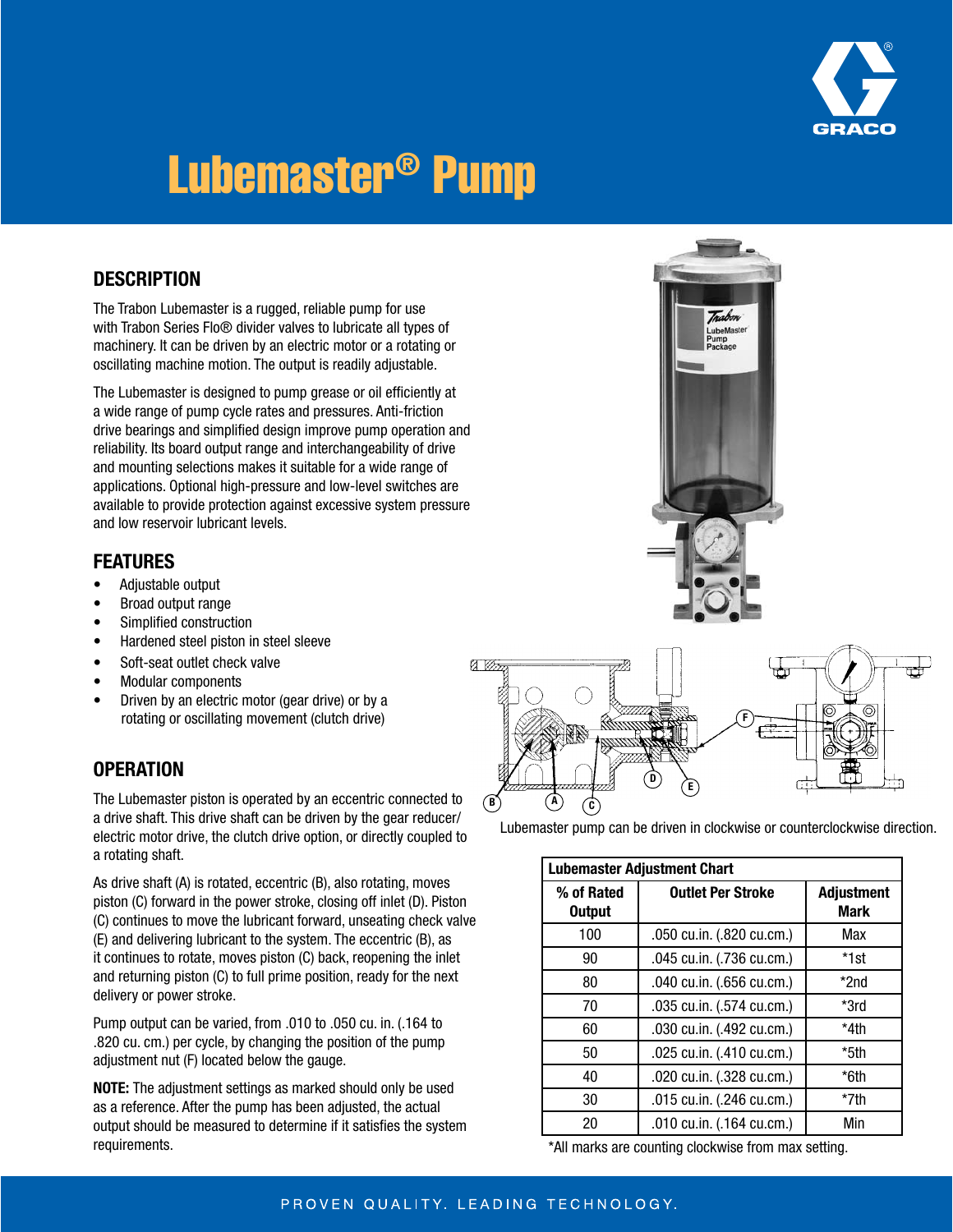# Trabon® Lubemaster® Pump

| <b>SPECIFICATIONS</b>                     |                                                     |                                         |
|-------------------------------------------|-----------------------------------------------------|-----------------------------------------|
| <b>Pump Data</b>                          |                                                     | <b>Options</b>                          |
| <b>Output per Stroke</b>                  | 0.010-0.050 cu.in. (0.16399-0.8195 cu.cm.)          | Low Level (Ord                          |
| <b>Cycle Rate</b>                         | 1-175 strokes per min                               | <b>†LOA,LOB,LO</b>                      |
| <b>Output Range</b>                       | 0.010-0.862 cu.in. (0.1619-143.41cu.in.) per<br>min | LOE, LOF                                |
| <b>Max Operating Pressure</b>             | 5000 psi (340 bar)                                  | <b>High Pressure</b>                    |
| Max Torque @ Rated Max<br><b>Pressure</b> | 27 ft lbs                                           | <b>Switch</b>                           |
| <b>Motorized Pump</b>                     |                                                     | Oil                                     |
| <b>Gear Ratios</b>                        | 10:1 & 60:1 floor of wall mount                     |                                         |
| <b>Output Range</b>                       | 0.19-8.62 cu.in (3.114-141.28 cu.cm.) per min       | Grease                                  |
| <b>Clutch Drive Pump</b>                  |                                                     |                                         |
| <b>Cycle Rate</b>                         | 5-150 impulses per min                              | <b>Standard Blow</b><br>Indicator @ the |
| <b>Degrees of Throw</b>                   | 12° to 60°                                          |                                         |
| <b>Output Range</b>                       | 0.100-75 cu.in (1.639-1229.25) per hr               | <b>Oil</b>                              |
| <b>Lubricants</b>                         | Oil or Grease                                       |                                         |
| <b>Reservoirs</b>                         |                                                     | Grease                                  |
| <b>Material</b>                           | <b>Plastic or Metal</b>                             |                                         |
| <b>Reservoir Capacities</b>               |                                                     |                                         |
| Oil                                       | 12 pint (5.68 liter) & 20 pint (9.46 liter)         |                                         |
| Grease                                    | 12 lb (5.44 kg) & 20 lb (9.07 kg)                   |                                         |
| <b>Operating Temperature</b>              |                                                     |                                         |
| <b>Reservoirs</b>                         |                                                     | Motors (56 C-Face                       |
| *Plastic                                  | 35°F to 135°F (1.66°C to 57.2°C)                    |                                         |
| *Metal                                    | 20°F to 150°F (-6.66°C to 65.55°C)                  |                                         |
| Oil                                       | 20°F to 150°F (-6.66°C to 65.55°C)                  |                                         |
| Grease                                    |                                                     |                                         |
| **NLGI #1                                 | 20°F to 150°F (-6.66°C to 65.55°C)                  |                                         |
| **NLGI #2                                 | 40°F to 150°F (4.44°C to 65.55°C)                   | *These recommeno                        |
|                                           |                                                     | construction of the                     |

| <b>Options</b>                                                     |                                                                                                                                              |  |  |  |
|--------------------------------------------------------------------|----------------------------------------------------------------------------------------------------------------------------------------------|--|--|--|
| <b>Low Level (Ordering Code)</b>                                   |                                                                                                                                              |  |  |  |
| <b>†LOA,LOB,LOC,LOH</b>                                            | SPDT, 15 amp @ 125, 250, 480 VAC; 1/2 amp @<br>125 VDC; 1/4 amp @ 250 VDC                                                                    |  |  |  |
| LOE, LOF                                                           | SPST, 10 watts @ 120 VAC                                                                                                                     |  |  |  |
| <b>High Pressure Blowout</b><br><b>Switch</b>                      |                                                                                                                                              |  |  |  |
| 0il                                                                | Factory set @ 1450 psi (102 kg/sg.cm.), SPDT,<br>15 amps @ 115, 250, 480 VAC; 125 VDC, 1/4<br>amp @ 250 VDC                                  |  |  |  |
| Grease                                                             | Factory set @ 2350 psi (165 kg/sg.cm.), SPDT,<br>15 amps @ 115, 250, 480 VAC; 125 VDC, 1/4<br>amp @ 250 VDC                                  |  |  |  |
| <b>Standard Blowout</b><br>Indicator @ the Pump                    |                                                                                                                                              |  |  |  |
| 0il                                                                | Factory set @ 1450 psi (10.2 kg/sq.cm.), Yellow<br><b>Disc</b>                                                                               |  |  |  |
| Factory set @ 2350 psi (165 kg/sq.cm.),<br>Grease<br>Aluminum Disc |                                                                                                                                              |  |  |  |
|                                                                    | 115/230V 1/2 hp single phase 60 Hz 1725 RPM,<br>T.E. Full load running current 9.0 AMPS Inrush at<br>115 Volts 49 AMPS; 230 Volts 24.5 AMPS  |  |  |  |
| Motors (56 C-Face)                                                 | 230/460V 1/2 hp three phase 60 Hz 1725 RPM,<br>T.E. Full load running current 1.03 AMPS Inrush<br>at 230 Volts 12.2 AMPS; 460 Volts 6.1 AMPS |  |  |  |
|                                                                    | 115/230V 1/2 hp single phase 60 Hz 1140 RPM,<br>T.E. Full load running current 9.0 AMPS Inrush at<br>115 Volts 49 AMPS; 230 Volts 24.5 AMPS  |  |  |  |
|                                                                    | 230/460V 1/2 hp three phase 60 Hz 1140 RPM,<br>T.E. Full load running current 1.03 AMPS Inrush<br>at 230 Volts 12.2 AMPS; 460 Volts 6.1 AMPS |  |  |  |
|                                                                    | *These recommended energing temperatures are hosed on meterials used in                                                                      |  |  |  |

ded operating temperatures are based on materials used in construction of the pump and reservoir only

\*\*The grease must be pumpable at the lowest anticipated operating temperature

†LOH Low Level Option only Exp Proof: Class I, Group C & D; Class II, Group E, F & G

#### MOTORIZED Lubemaster

The rugged, compact electric motorized Lubemaster can be used with Series Flo, or reversing systems, where a continuous or time-controlled lubrication cycle is desired. This totally enclosed pumping unit is suitable for a wide range of applications — mills, mill tables, crushers, presses of all sizes, conveyors, shears, etc. The Lubemaster motor-driven pump can be wall or floor mounted. It is also the replacement for Trabon Model AKA, PME, and MP Pumps.

Theoretical Calculated Discharges of Lubemaster

|                              |                          | 60:1<br><b>Gear Ratio</b>    | 10:1<br><b>Gear Ratio</b>      |                                |  |  |  |
|------------------------------|--------------------------|------------------------------|--------------------------------|--------------------------------|--|--|--|
| <b>Motor</b><br><b>Speed</b> | Min.                     | Max.                         | Min.                           | Max.                           |  |  |  |
| 1140<br>1725                 | .19(3.114)<br>.28(4.589) | .95(15.571)<br>1.48 (23.438) | 1.14 (18.685)<br>1.72 (28.191) | 5.7 (93.423)<br>8.62 (141.282) |  |  |  |

in cu. in. per min. - cu. cm. in pa

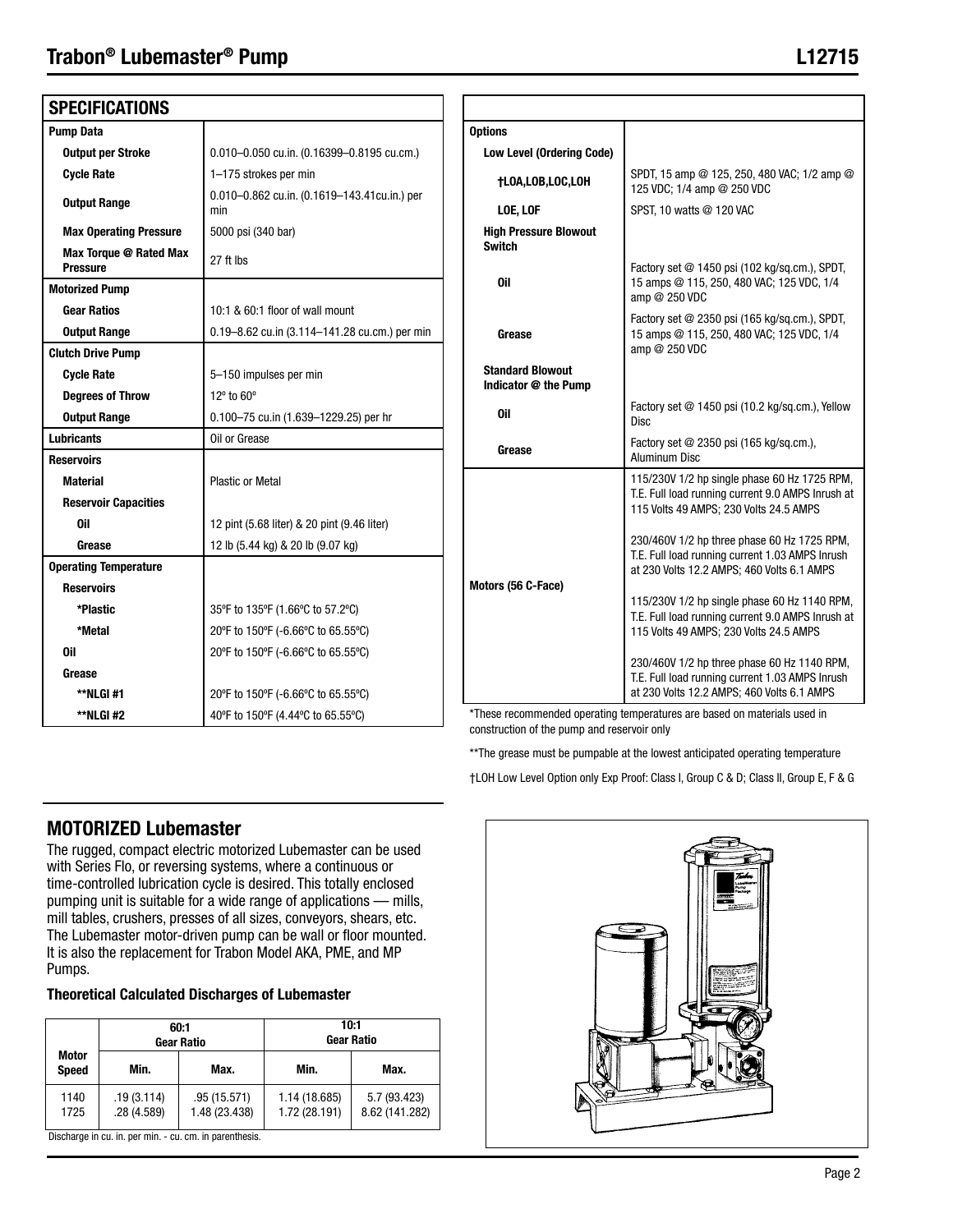#### CLUTCH DRIVE Lubemaster

The TRABON Clutch Drive Lubemaster is a rugged, reliable pump designed to be driven mechanically by the machine being lubricated. The Lubemaster can be used with Series Progressive, Reversible or Bi-Flo systems.

This pump is ideal for use on presses, Banbury mixers, rubber mills, upsetters, heading machines, crane trolleys, etc., where ROTATING or OSCILLATING MOTION is available and continuous lubrication is desired and is the replacement for TRABON MODEL 3400 style pumps.



#### (Ref.) Min./Max. Pump Output Chart

|                              |                    |                               |                                 | Output Per Hour                                                |                                                                 |  |  |  |
|------------------------------|--------------------|-------------------------------|---------------------------------|----------------------------------------------------------------|-----------------------------------------------------------------|--|--|--|
| Degrees<br>of Throw          | Effective<br>Ratio | <i>Impulses</i><br>Per Minute | <b>Pump Strokes</b><br>Per Hour | Minimum                                                        | Maximum                                                         |  |  |  |
| $12^{\circ}$<br>$60^{\circ}$ | 30:1<br>6:1        | 5 Min.<br>150 Max.            | 10<br>1500                      | .100 cu. in. (1.639 cu. cm.)<br>15.00 cu. in. (245.85 cu. cm.) | .500 cu. in. (8.195 cu. cm.)<br>75.00 cu. in. (1229.25 cu. cm.) |  |  |  |

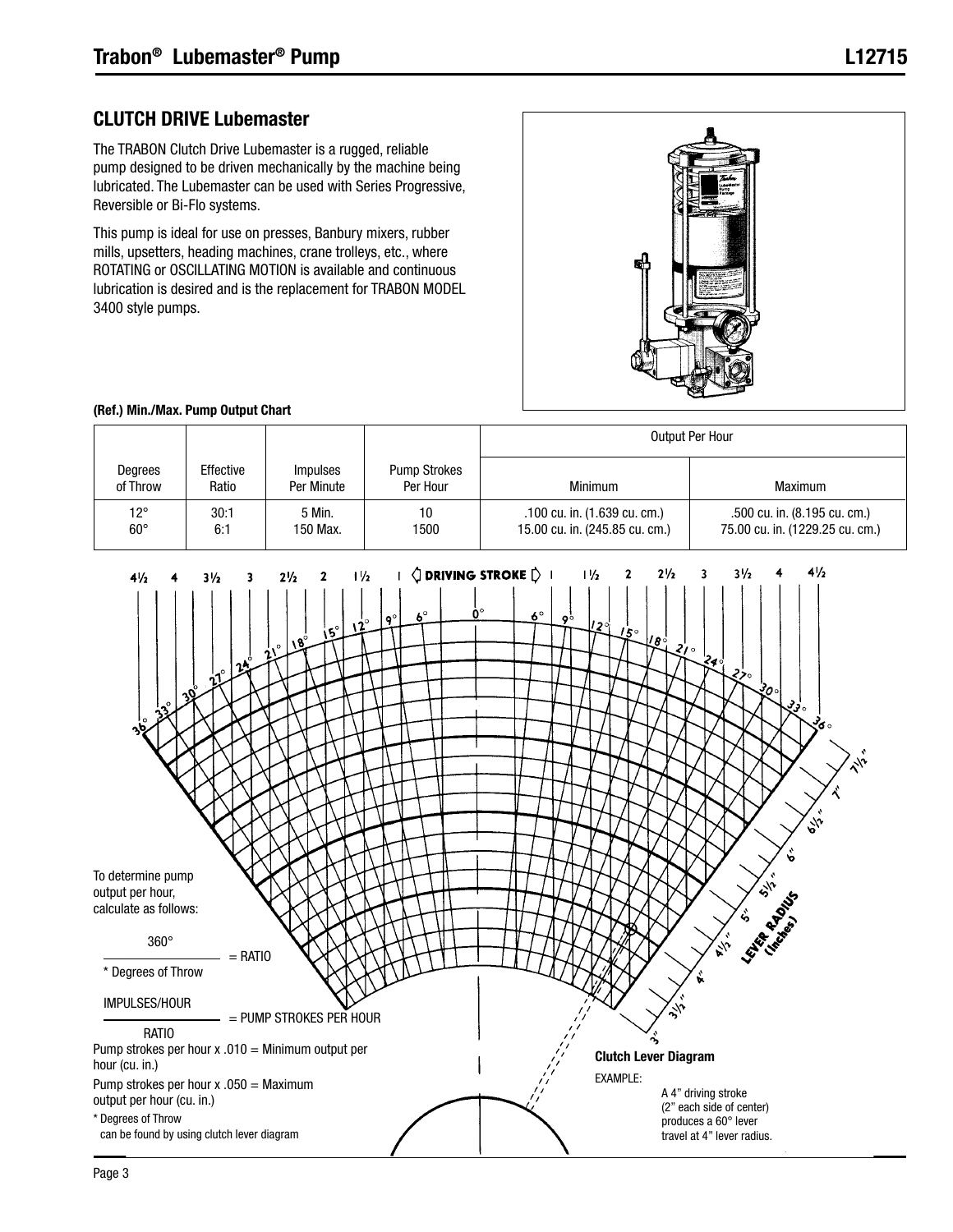L12715

#### OUTLINE AND MOUNTING DIMENSIONS

#### Lubemaster and Reservoir

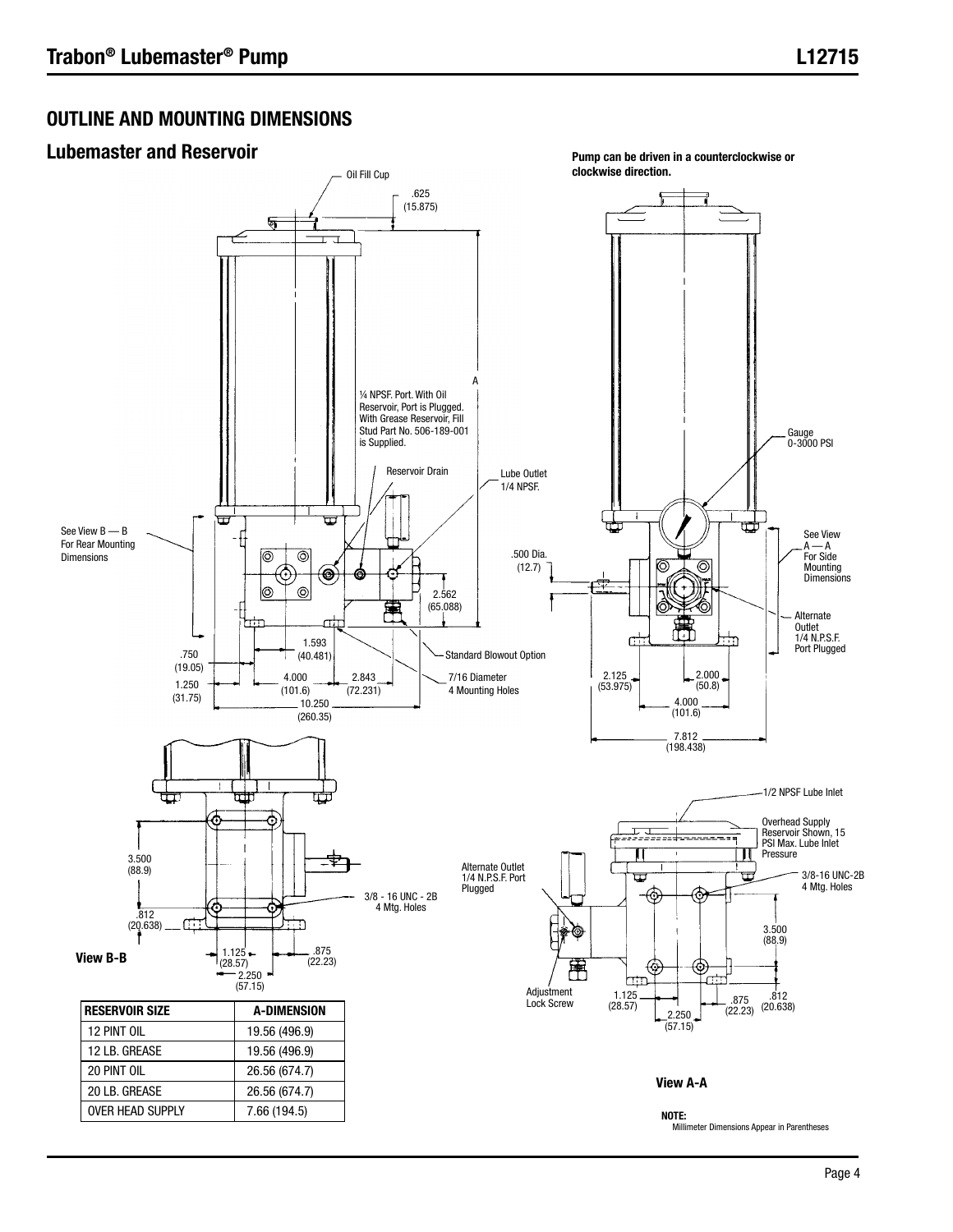# OUTLINE AND MOUNTING DIMENSIONS / continued

# Pre-Packaged Clutch Drive Lubemaster



NOTE: Millimeter Dimensions Appear in Parentheses

| <b>RESERVOIR SIZE</b> | <b>A-DIMENSION</b> |
|-----------------------|--------------------|
| 12 PINT OIL           | 19.562 (496.875)   |
| 12 LB. GREASE         | 19.562 (496.875)   |
| 20 PINT OIL           | 26.562 (674.675)   |
| 20 LB. GREASE         | 26.562 (674.675)   |

(See Lubemaster and Reservoir Outline and Mounting Dimensions on previous page for alternate Mounting Locations.)



\* Mating coupler 506-322-000 order separate.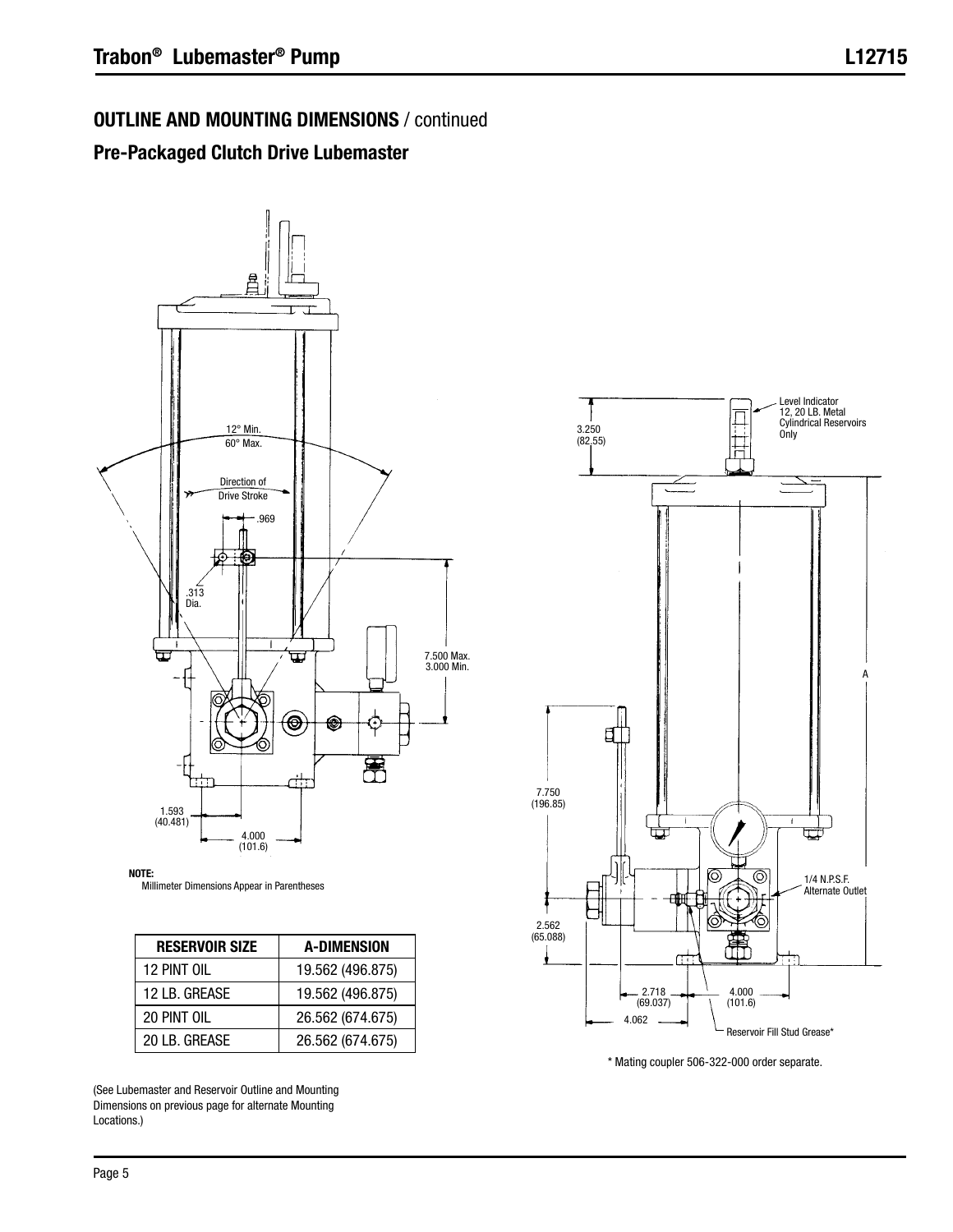# OUTLINE AND MOUNTING DIMENSIONS / continued

# Motorized Lubemaster

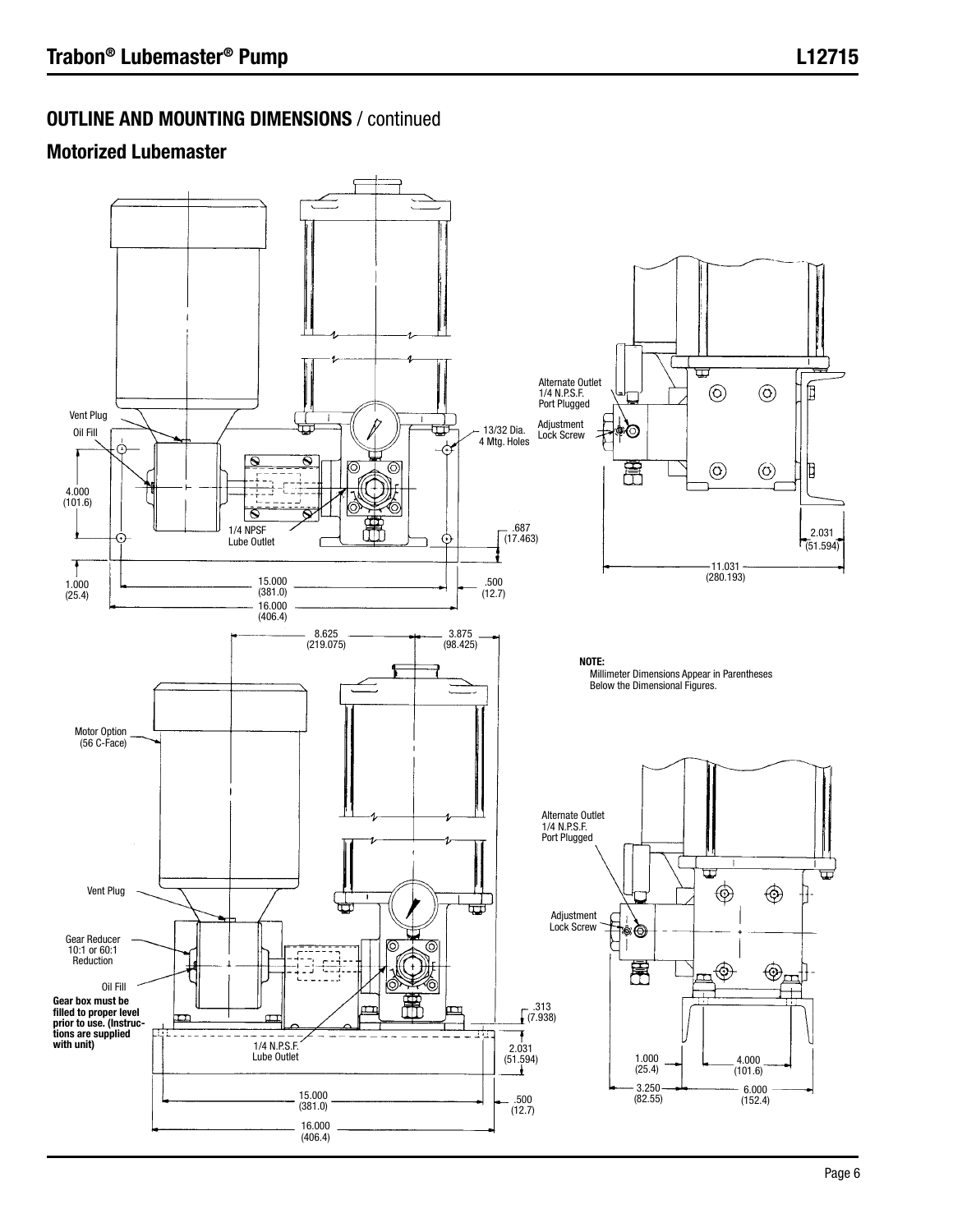# OUTLINE AND MOUNTING DIMENSIONS / continued

# Lubemaster Options

NOTE: Millimeter dimensions appear in parentheses.